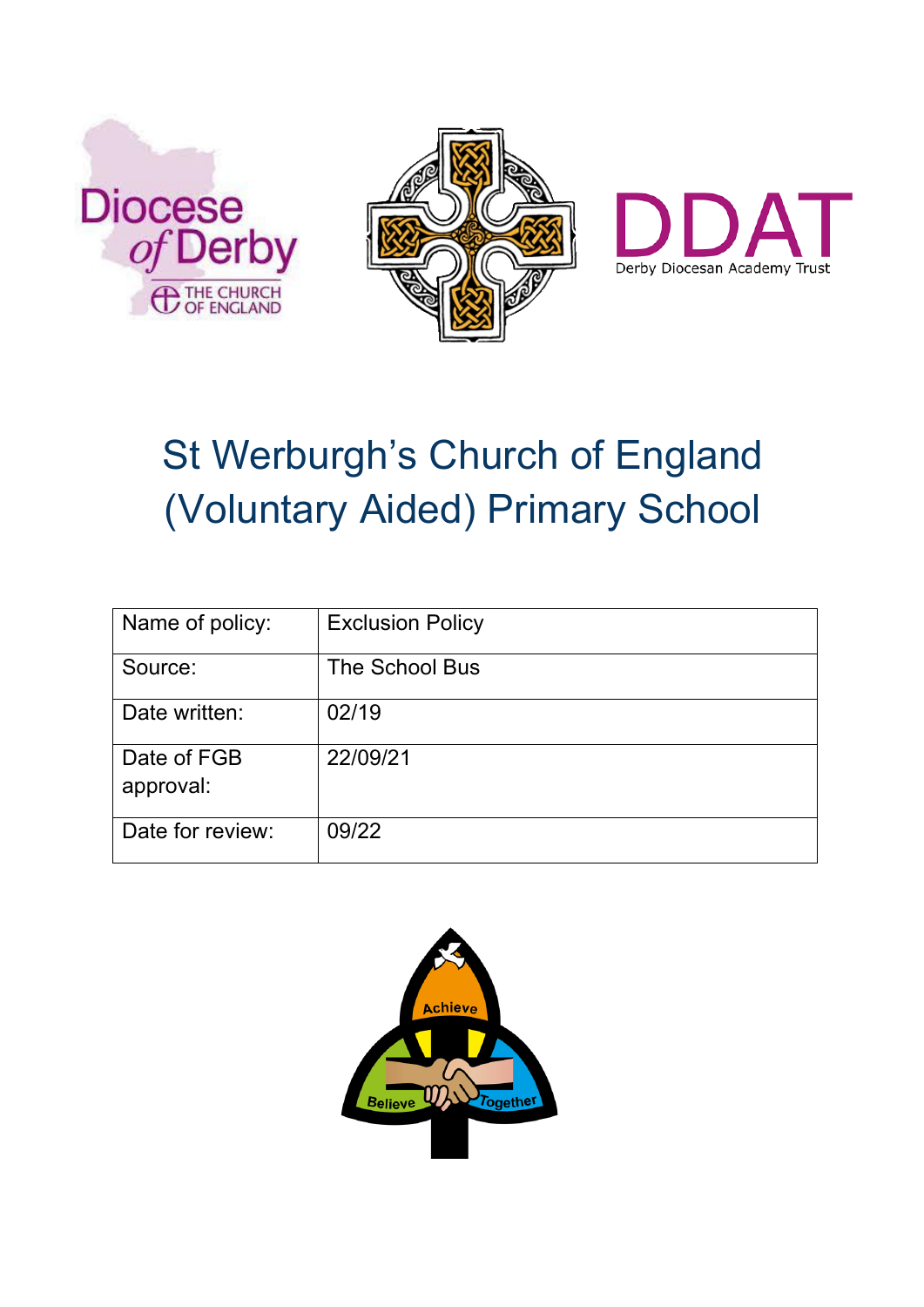# **Contents**

# Statement of intent

- 1. Legal framework
- 2. Roles and responsibilities
- 3. Grounds for exclusion
- 4. The headteacher's power to exclude
- 5. Factors to consider when excluding a pupil
- 6. Duty to inform parents
- 7. Duty to inform the governing board and LA
- 8. Arranging education for excluded pupils
- 9. Considering exclusions
- 10. Reaching a decision
- 11. Notification of considered exclusions
- 12. Removing permanently excluded pupils from the school register
- 13. Independent review panel
- 14. Appointing a SEND expert
- 15. The role of a SEND expert
- 16. Appointing a clerk
- 17. The role of the clerk
- 18. The duties of the independent review panel members in the conduct of an independent review panel
- 19. Reconsidering reinstatement following a review
- 20. Criminal investigations
- 21. Training requirements
- 22. Monitoring and review

# Appendix

a) Reviewing the Headteacher's Exclusion Decision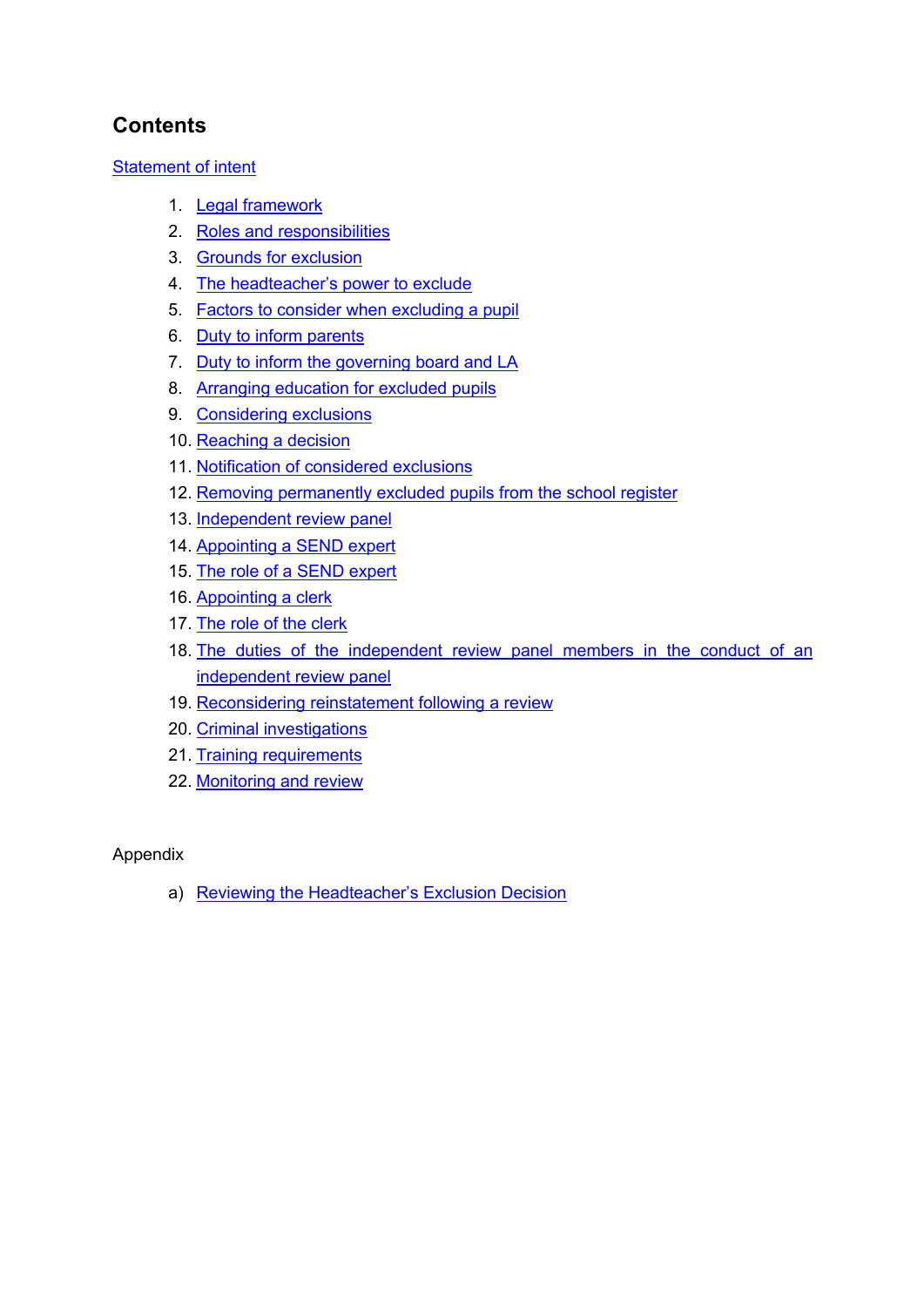#### **23. Statement of intent**

At St Werburgh's Primary School, we understand that good behaviour and discipline is essential for promoting a high quality education.

Amongst other disciplinary sanctions, the school recognises that exclusion of pupils may be necessary where there has been a serious breach, or consistent breaches, of the school's Positive Behaviour Policy. Excluding a pupil may also be required in instances where allowing the pupil to remain in school would be damaging to the education and welfare of themselves or others; in all cases, excluding pupils should only be used as a means of last resort.

The school has created this policy to clearly define the legal responsibilities of the headteacher, governing board and LA when responding to pupil exclusions, to ensure that they are dealt with both fairly and lawfully, and in line with DfE statutory guidance.

This policy also aims to secure a pupil's right to an education despite having been excluded, by ensuring that appropriate arrangements are in place.

Any pupil who was excluded before September 2017, and whose exclusion is still subject to review at this point, should be considered on the basis of the September 2012 guidance.

#### **1. Legal framework**

- 1.1. This policy has due regard to the related statutory legislation including, but not limited to, the following:
	- The Education Act 2002
	- The School Discipline (Pupil Exclusions and Reviews) (England) Regulations 2012
	- The Education and Inspections Act 2006
	- The Education Act 1996
	- The Education (Provision of Full-Time Education for Excluded Pupils) (England) Regulations 2007
	- The European Convention on Human Rights (ECHR)
	- The Equality Act 2010
- 1.2. This policy also has due regard to statutory and non-statutory guidance, including, but not limited to, the following:
	- DfE (2017) 'Exclusion from maintained schools, academies and pupil referral units in England'
	- DfE (2016) 'Behaviour and discipline in schools'
	- DfE (2015) 'Special educational needs and disability code of practice: 0 to 25 years'
	- DfE (2018) 'Mental health and behaviour in schools'
- 1.3. This policy will be implemented in conjunction with the following school policies and procedures: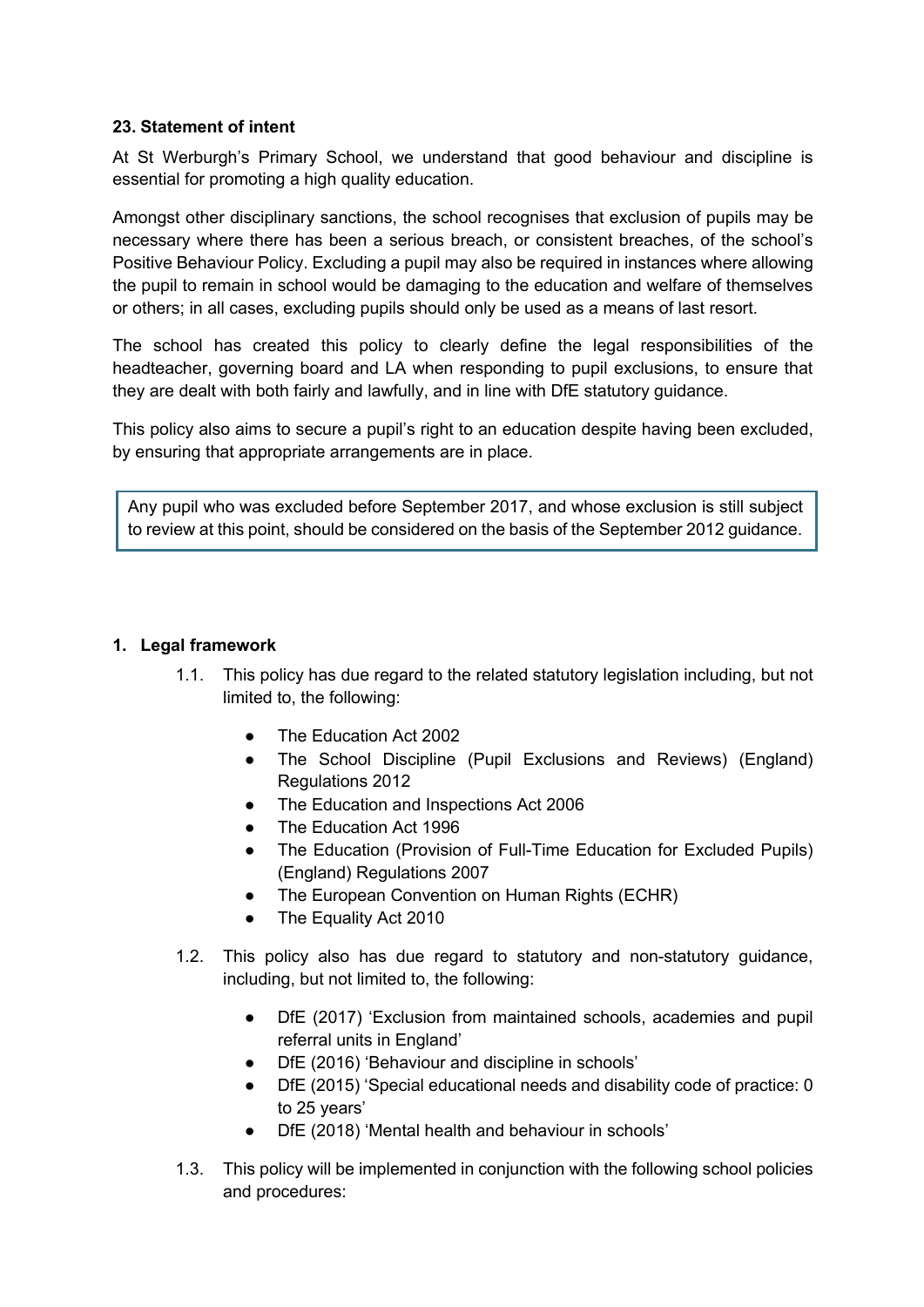- Positive Behaviour Policy
- Anti-Bullying Policy
- Special Educational Needs and Disability (SEND) Policy
- **Mental Health and Wellbeing Policy**
- Safeguarding Policy

# **2. Roles and responsibilities**

- 2.1. The LA is responsible for:
	- Having due regard to the relevant statutory guidance when carrying out its duties in relation to the education of LAC.
	- Arranging suitable full-time education for any pupil of compulsory school age excluded permanently, in coordination with the school.
	- Reviewing and reassessing pupils' needs in consultation with their parents where they have an EHC plan and are excluded permanently, with a view to identifying a new placement.
	- Arranging for an independent review panel hearing to review the decision of the governing board not to reinstate a permanently excluded pupil where required.
	- Arranging the hearing without delay at a time, date and venue convenient for all parties.
	- Ensuring the independent review panel consists of three or five members as appropriate, which represent the required categories.
	- Appointing a clerk to provide advice to the panel and parties to the review on procedure, law and statutory guidance on exclusions.
	- Ensuring all panel members and the clerk have received training within the two years prior to the date of the review.
	- If requested by parents, appointing a SEND expert to attend the panel and covering the associated costs of this appointment.
- 2.2. The governing board is responsible for:
	- Providing information to the Secretary of State and LA about any exclusions within the last 12 months.
	- Arranging suitable full-time education for any pupil of compulsory school age excluded on a fixed-term basis.
	- Considering parents' representations about exclusions within 15 school days of receiving notice if the appropriate requirements are met.
	- Where an exclusion would result in a pupil missing a public examination or test, considering the exclusion before this date.
	- Considering whether it would be appropriate for a pupil to be permitted onto the school premises to sit the public examination or test.
	- Arranging the representation meeting at a time and date convenient to all parties, but in compliance with the statutory time limits.
	- Adhering to its responsibilities to consider the reinstatement of pupils.
	- Considering the interests and circumstances of the excluded pupil, including the circumstances in which they were excluded, and have due regard to the interests of others at the school.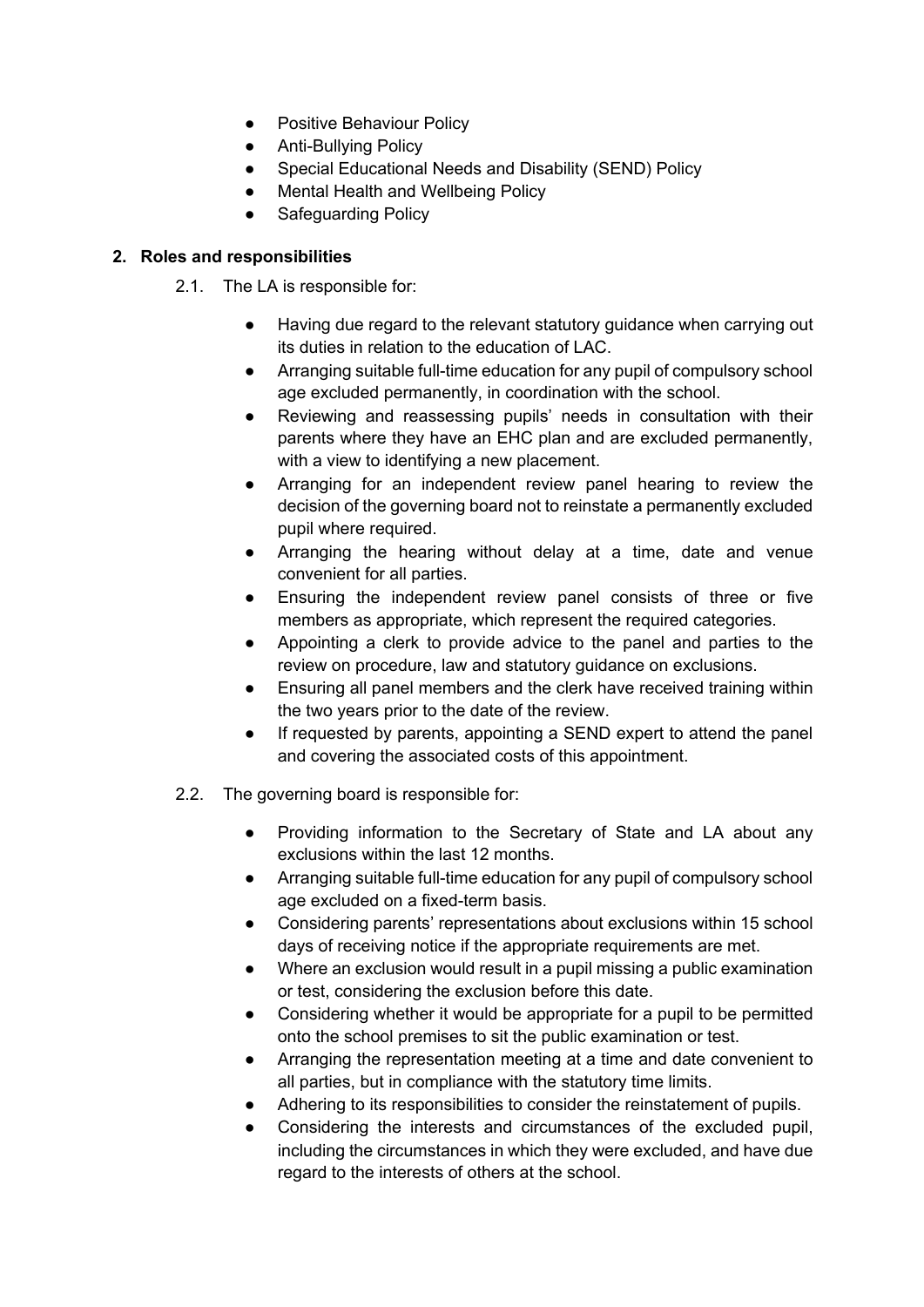- Using the civil standard of proof (based on the 'balance of probabilities', it is more than likely that the fact is true) when establishing the facts relating to an exclusion.
- Ensuring clear minutes are taken of the representation meeting.
- Noting the outcome of the representation meeting on the pupil's education record, along with copies of relevant papers for future reference.
- Notifying the pupil's parents, the headteacher and LA of its decision and the reasons for it, without delay.
- Where appropriate, informing parents of where to apply for an independent review panel.
- Informing parents of relevant sources of information.
- Ensuring a pupil's name is removed from the school admissions register, where appropriate.
- Reconvening within 10 school days to reconsider reinstatement of a pupil where directed to do so by the exclusions review panel.
- 2.3. The clerk to the exclusions review panel is responsible for:
	- Making reasonable efforts to inform the appropriate individuals that they are entitled to:
		- − Make written representations to the panel.
		- − Attend the hearing and make oral representations to the panel.
		- − Be represented.
	- Making reasonable efforts to circulate copies of relevant papers at least five school days before the review to all parties.
	- Giving all parties details of those attending and their role, once the position is clear.
	- Attending the review and ensuring that minutes are produced in accordance with instructions from the panel.
- 2.4. The headteacher is responsible for:
	- Implementing good levels of discipline to ensure all pupils can benefit from the opportunities provided by education and to minimise potential exclusions.
	- Applying the civil standard of proof when establishing the facts in relation to an exclusion.
	- Complying with their statutory duties in relation to pupils with SEND when administering the exclusion process, as outlined in the Special Educational Needs and Disability (SEND) Policy.
	- Considering any contributing factors that are identified after an incident of poor behaviour has occurred, e.g. if a pupil has suffered bereavement, bullying or has a mental health issue.
	- Considering the use of a multi-agency assessment for a pupil who demonstrates persistent disruptive behaviour.
	- Reviewing the effectiveness of exclusions as a sanction, e.g. if a pupil has received multiple exclusions or is approaching the legal limit for exclusions in an academic year.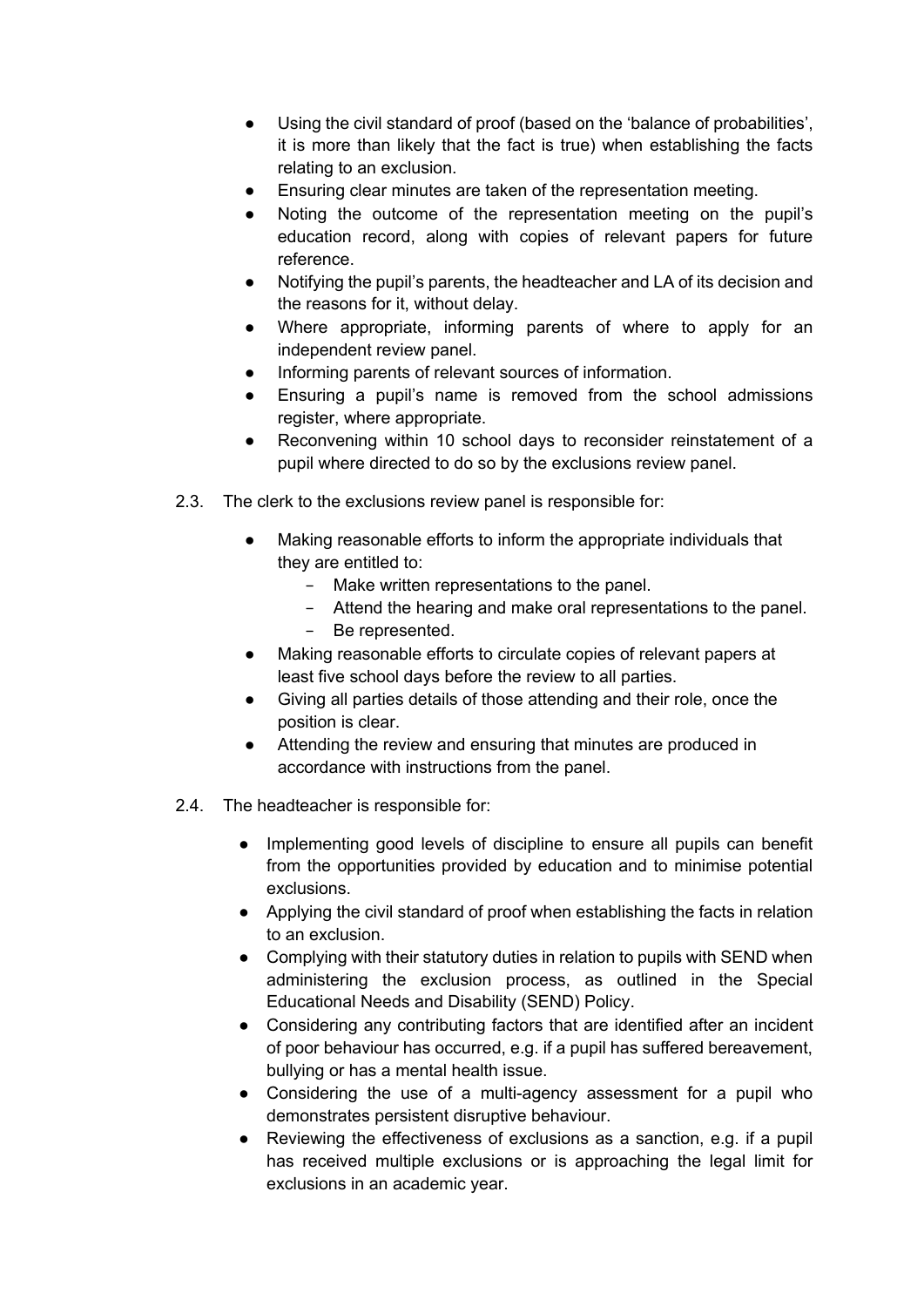- Considering what extra support may be needed to identify and address the needs of individual pupils, particularly those with SEND, eligible for FSM, LAC and those from certain ethnic groups.
- Engaging effectively with parents in supporting the behaviour of pupils with additional needs.
- Determining whether a pupil will be excluded on disciplinary grounds.
- Withdrawing any exclusions that have not been reviewed by the governing board, where appropriate.
- Ensuring any decision to exclude is lawful, rational, reasonable, fair and proportionate.
- Complying with the requirements of the Equality Act 2010 when deciding whether to exclude a pupil.
- Ensuring they have considered their legal duty of care when sending a pupil home following an exclusion.
- Making the decision to exclude based on the evidence available at the time, regardless of any police investigation and/or criminal proceedings.
- Notifying a pupil's parents without delay where the decision is taken to exclude the pupil, including the days on which the parents must ensure the pupil is not present in a public place at any time during school hours, as well as any other necessary information statutorily required.
- Ensuring that all information provided to parents is clear and easily understood.
- Notifying the governing board and LA of their decision to exclude a pupil where appropriate, as well as the pupil's home authority if required.
- Notifying the governing board once per term of any exclusions not already notified.
- Organising suitable work for excluded pupils where alternative provision cannot be arranged.

# **3. Grounds for exclusion**

- 3.1. The school will only exclude a pupil where it is absolutely necessary, and where all other possible disciplinary sanctions, as detailed in the school's Positive Behaviour Policy, have failed to be successful.
- 3.2. The following examples of behaviour may underline the school's decision to exclude a pupil:
	- Any incident which poses a risk to other pupils or members of staff, e.g. bringing a weapon onto the premises
	- Any incidents which breach the law
	- Persistent and severe bullying
	- Verbal and physical abuse
	- Constant disruption
	- A single, serious and major incident, e.g. serious assault on another individual leading to injury
- 3.3. Pupils can be excluded on a fixed-period basis, i.e. up to 45 school days within a year, or permanently. Similarly, pupils can be permanently excluded following a fixed-period exclusion, where further evidence is presented.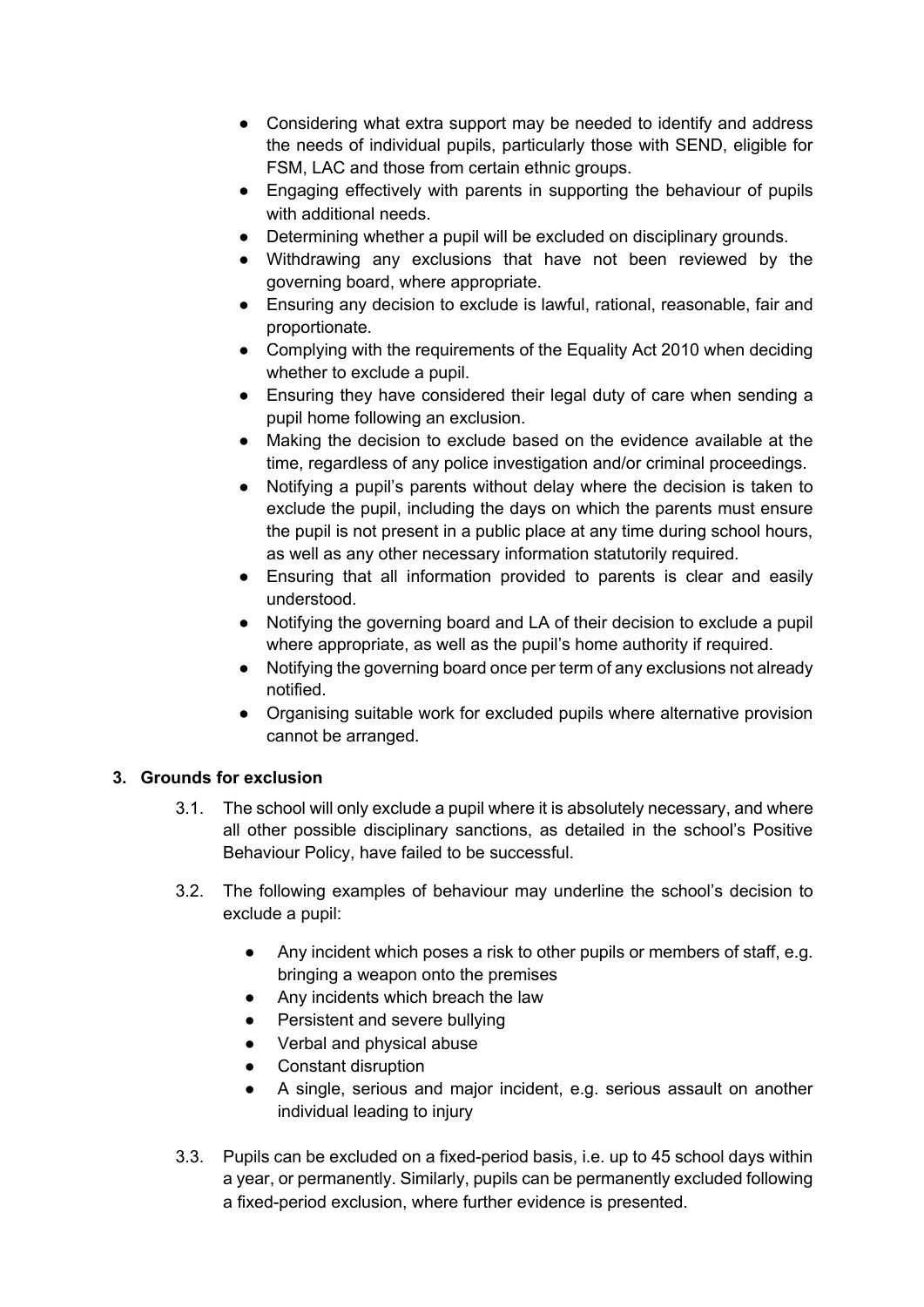3.4. In all cases, the headteacher will decide which exclusion period a pupil will be subject to, depending on what the circumstances warrant.

## **4. The headteacher's power to exclude**

- 4.1. Only the headteacher has the power to exclude a pupil from the school, and is able to decide whether this is on a fixed-period or permanent basis. All exclusions will only be issued on disciplinary grounds.
- 4.2. The headteacher is able to exclude pupils from the premises where their behaviour is disruptive during lunchtime. All lunchtime exclusions will be counted as half of a school day.
- 4.3. The headteacher is able to consider a pupil's disruptive behaviour outside of the school premises as grounds for exclusion, in accordance with the school's Positive Behaviour Policy.
- 4.4. Any decision made to exclude a pupil will be lawful, proportionate and fair, with respect to legislation relating directly to exclusions and the school's wider legal duties, including the ECHR.
- 4.5. All exclusions will be formally recorded on the pupils' record.
- 4.6. When sending a pupil home following any exclusion, the headteacher will ensure that they exercise their duty of care at all times and will always inform the parents.
- 4.7. The headteacher will apply the civil standard of proof when responding to the facts relating to an exclusion, i.e. that 'on the balance of probabilities' it is more likely than not that the facts are true.
- 4.8. The headteacher may withdraw any exclusion that has not already been reviewed by the governing board.
- 4.9. At all times, the headteacher will take into account their legal duties under the Equality Act 2010 and the 'Special educational needs and disability code of practice: 0 to 25 years', ensuring that they do not discriminate on any grounds, e.g. race, sex, disability, and will not increase the severity of a pupil's exclusion on these grounds.
- 4.10. The headteacher will not issue any 'informal' or 'unofficial' exclusions, such as sending a pupil home to 'cool-off', regardless of whether or not the parents have agreed to this.
- 4.11. The headteacher will not use the threat of exclusion as a means of instructing parents to remove their child from the premises.

# **5. Factors to consider when excluding a pupil**

- 5.1. When considering the exclusion of a pupil, the headteacher will:
	- Allow the pupil the opportunity to present their case.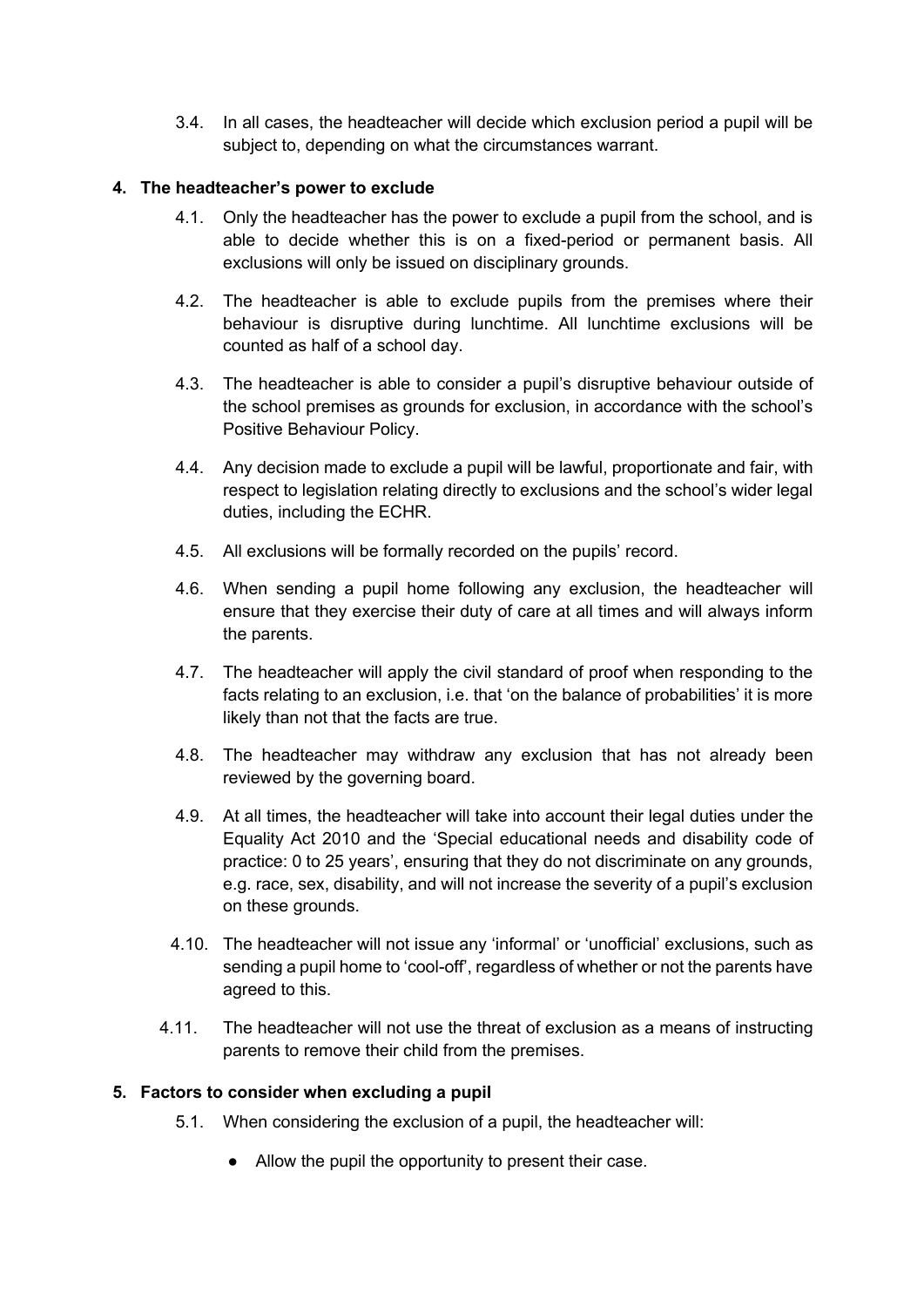- Take into account any contributing factors that are identified after a case of poor behaviour has occurred, e.g. if the pupil's wellbeing has been compromised, or they have been subjected to bullying.
- Take into consideration whether the pupil has received multiple exclusions or is approaching the legal limit of 45 excluded days per school year, and whether exclusion is serving as an effective sanction.
- Consider early intervention to address underlying causes of disruptive behaviour, including liaising with external agencies, to assess pupils who demonstrate consistently poor behaviour.
- 5.2. The headteacher will consider what extra support may be available for vulnerable pupil groups whose exclusion rates are higher, to reduce their risk of exclusion, including the following:
	- LAC
	- Pupils eligible for FSM
	- Pupils with SEND
	- Certain ethnic groups
- 5.3. The headteacher will consider avoiding permanently excluding LAC pupils, those with SEMH issues or pupils with an EHC plan.
- 5.4. Where any member of staff has concerns about vulnerable pupil groups and their behaviour, they will report this to the headteacher who will instigate a multiagency assessment to determine whether the Positive Behaviour issues might be as a result of educational, mental health or other needs and vulnerabilities.
- 5.5. Where SEND or SEMH issues are identified, an individual behaviour plan will be created using the graduated response outlined in the school's Positive Behaviour Policy. If the pupil continues to endanger the physical or emotional wellbeing of other pupils or staff, despite exhausting the graduated response process, then exclusion may be considered.
- 5.6. In accordance with the Equality Act 2010, under no circumstances will a pupil with identified SEND or SEMH issues be excluded before the graduated response process has been completed.
- 5.7. Where a pupil with SEND or SEMH issues is permanently excluded because of a SEND or SEMH-related need that could not be met at the school, detailed records will be kept highlighting that these pupils are closely tracked and show that the school has a close relationship with the pupil's next destination.
- 5.8. The headteacher will work in conjunction with the parents of any pupil with additional needs, to establish the most effective support mechanisms.

# **6. Duty to inform parents**

6.1. Following the headteacher's decision to exclude a pupil, they will immediately inform the parents, in person or by telephone, of the period of the exclusion and the reasons behind this.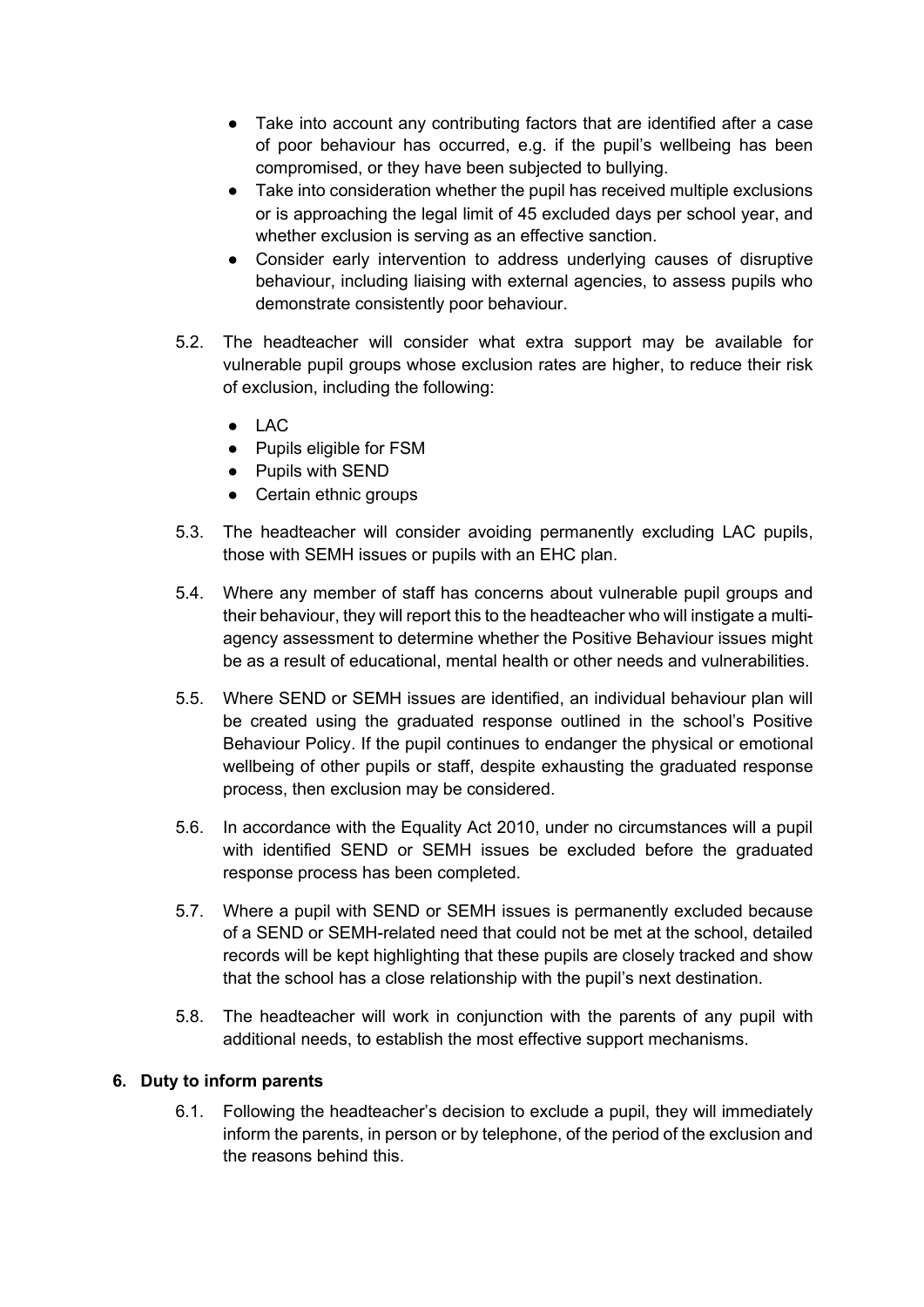- 6.2. The headteacher will inform the parents in writing (electronically if written permission has been received from the parents for notices to be sent this way) of the following:
	- The reason(s) for the exclusion
	- The length of the fixed-period exclusion or, for a permanent exclusion, the fact that it is permanent
	- Their right to raise any representations about the exclusion to the governing board, including how the pupil will be involved in this and how the representations will be made
	- Their right to attend a meeting where there is a legal requirement for the governing board to consider the exclusion, and the fact that they are able to bring an accompanying individual
	- The arrangements that have been made for the pupil to continue their education prior to the organisation of any alternative provision, or the pupil's return to school
	- Relevant sources of free, impartial information
- 6.3. Where the pupil is of compulsory school age, the headteacher will inform the parents by the end of the afternoon session that:
	- For the first five days of the exclusion (or until the start date of any alternative provision or the end of the exclusion where this is earlier), parents are legally required to ensure that their child is not present in a public place during school hours without justification, and that parents may receive a penalty fine if they fail to do so.
- 6.4. Where the headteacher has arranged alternative provision, they will also inform the parents of the following:
	- The start and end date for any provision of full-time education
	- The address at which the provision will take place
	- Any information necessary for the pupil to identify the person they should report to on the starting date
- 6.5. Where the headteacher is unable to provide information on alternative provision by the end of the afternoon session, they will provide the information in a subsequent written notice without further delay, and within 48 hours of the pupil beginning the provision.
- 6.6. If the alternative provision is due to begin before the sixth day of the exclusion, the headteacher is able to give less than 48 hours of notice, with parental consent.
- 6.7. If the headteacher has decided to exclude the pupil for a further fixed period following their original exclusion, or to permanently exclude them, they will notify the parents without delay and issue a new exclusion notice to parents.

# **7. Duty to inform the governing board and LA**

7.1. The headteacher will inform the governing board and LA, without delay, of the following: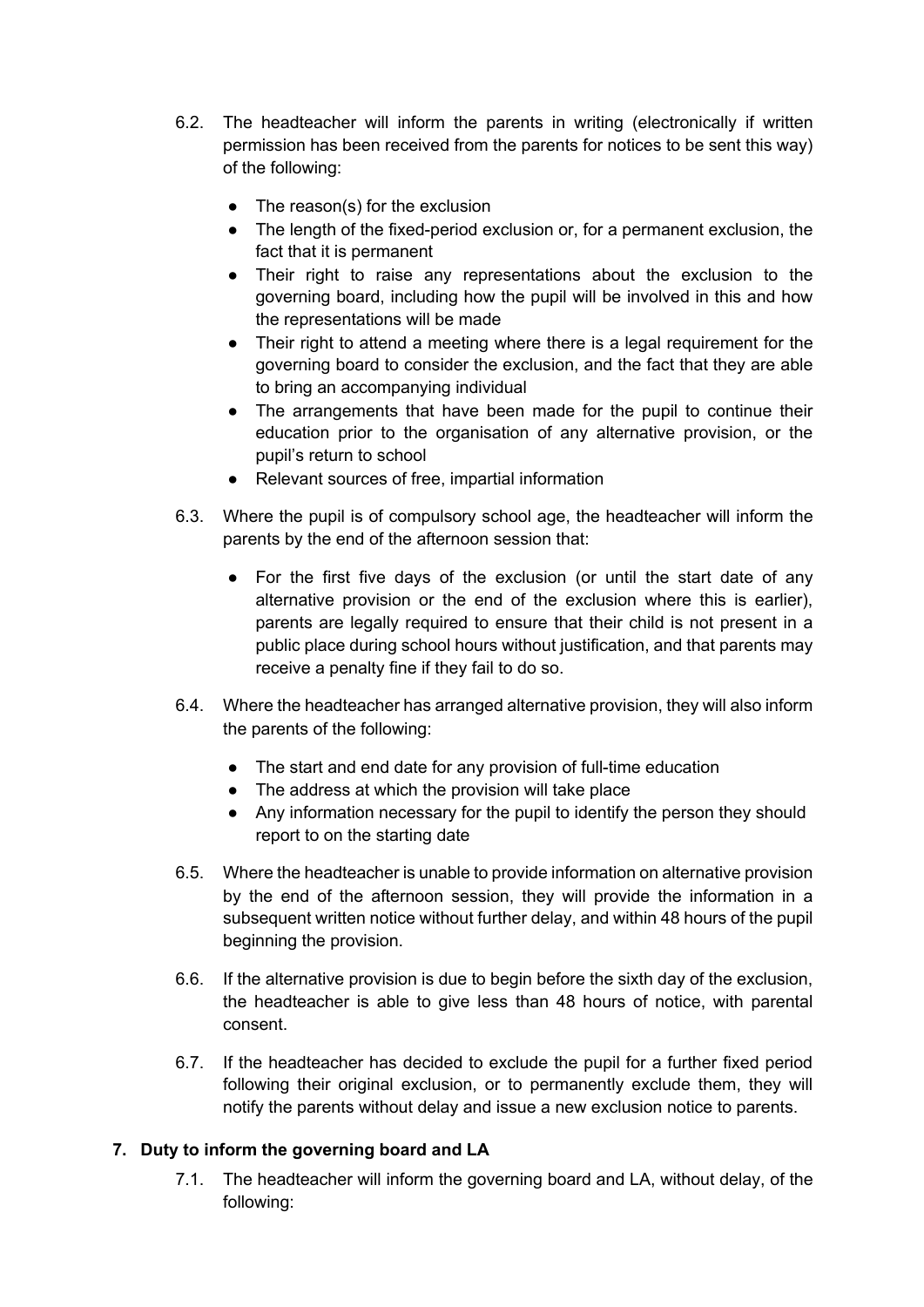- Any permanent exclusions (including where a fixed-period exclusion is followed by a decision to permanently exclude the pupil)
- Any exclusions which would result in the pupil being excluded for more than five school days in a term (or more than 10 lunchtimes)
- Any exclusions which would result in the pupil being absent from an examination or national curriculum test
- 7.2. For any exclusions, other than those above, the headteacher will notify the governing board and LA once per term.
- 7.3. All notifications to the governing board and LA will include the reasons for exclusion and the duration of any fixed-period exclusion.
- 7.4. If the pupil who is excluded lives outside the LA in which the school is located, the headteacher will notify the pupil's 'home authority'.

# **8. Arranging education for excluded pupils**

- 8.1. For any fixed-period exclusions of more than five school days, the governing board will arrange suitable full-time education for the pupil, which will begin no later than the sixth day of exclusion.
- 8.2. Where a pupil receives consecutive fixed-period exclusions, these will be regarded as cumulative, and full-time education will still have to be provided from the sixth day of exclusion.
- 8.3. For permanent exclusions, full-time education will also be provided for the pupil from the sixth day of exclusion.
- 8.4. The governing board will not arrange full-time education for any pupil who is currently in their final year of compulsory education, and who does not have any further public examinations to sit.
- 8.5. The governing board is aware that it is beneficial to excluded pupils to begin their alternative education arrangements before the sixth day of exclusion. The governing board will always attempt to arrange alternative provision before the sixth day of exclusion.
- 8.6. Where it is not possible to arrange alternative provision during the first five days of exclusion, the school will ensure that they take reasonable steps to set and mark work for the excluded pupil.
- 8.7. If a pupil with SEND has been excluded, the governing board will ensure that:
	- Any alternative provision is arranged in consultation with the pupil's parents, who are able to request preferences.
	- When identifying alternative provision, any EHC plan is reviewed/the pupil's needs are reassessed, also in consultation with the pupil's parents.
- **9. Considering exclusions**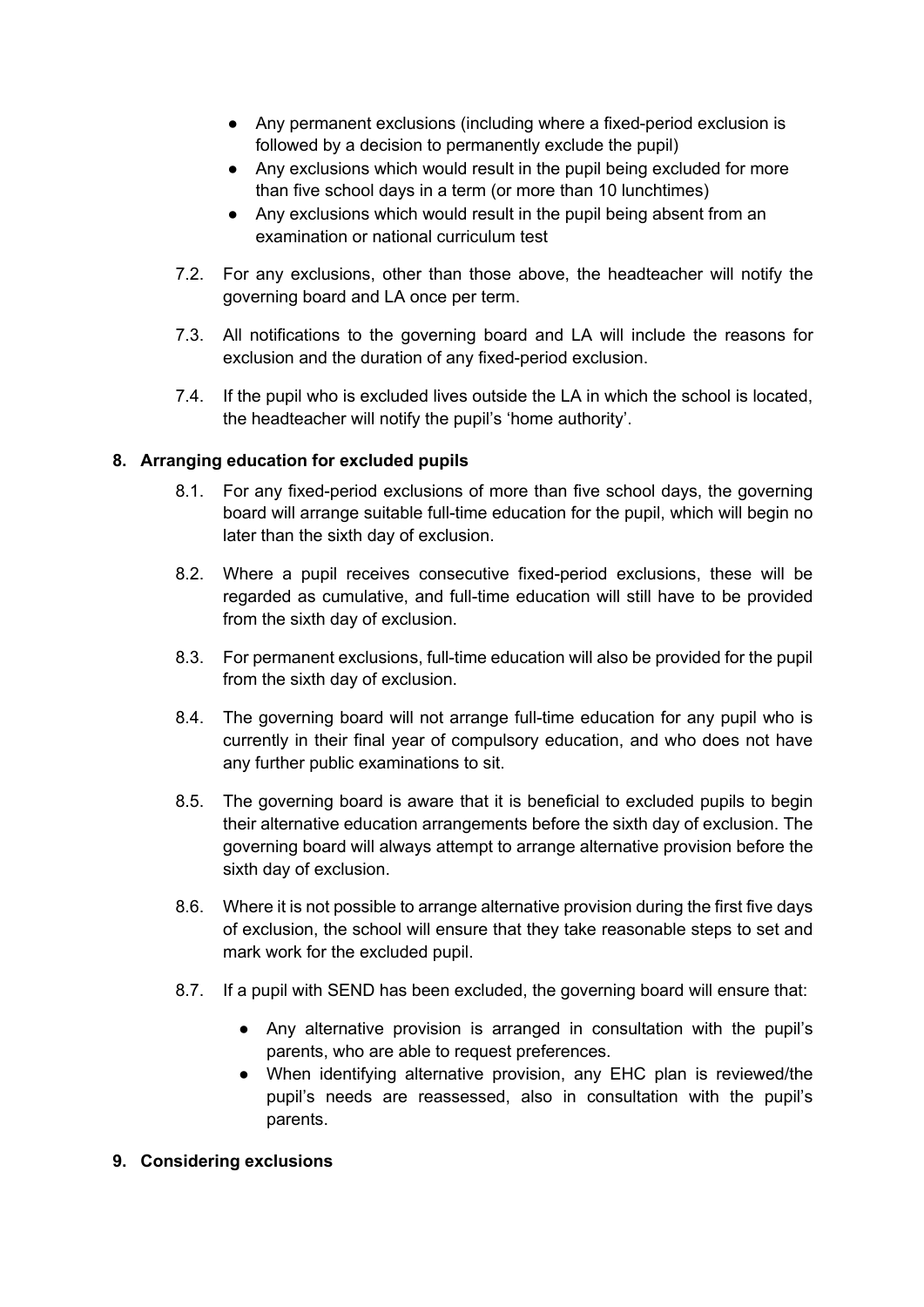- 9.1. The governing board will consider any representations made by parents in regard to exclusions.
- 9.2. Parents and, where requested, a friend or representative, the headteacher and a member of the LA will be invited to attend any consideration of exclusions and will be able to make representations.
- 9.3. Any meeting to consider reinstatement of a pupil will be arranged at a date and time convenient for all parties, and in compliance with any statutory time limits.
- 9.4. The governing board will consider the reinstatement of an excluded pupil, where:
	- The exclusion is permanent.
	- The exclusion is fixed-period, and would bring the pupil's total number of excluded school days to more than 15 in any given term.
	- The exclusion would result in the pupil missing a public examination.
- 9.5. In the case of a fixed-period exclusion where the pupil's total number of excluded days is more than five but less than 15 school days within a term, if requested by the parents, the governing board will consider exclusions within 50 school days of receiving notification.
- 9.6. In the case of a fixed period exclusion, where the pupil's total number of excluded school days does not amount to more than five, in the absence of any such representations, the governing board is not required to meet and cannot direct the reinstatement of the pupil.
- 9.7. Where exclusion would result in a pupil missing a public examination, the governing board will consider the exclusion before the test to decide whether the pupil should be reinstated in time to take the examination.

If it is not practicable for a sufficient number of governors to consider the

decision before the examination, a smaller sub-committee will consider the

exclusion and decide whether or not to reinstate the pupil.

- 9.8. In light of the above, the governing board will also consider whether it would be appropriate to allow the excluded pupil to enter the premises to take the examination.
- 9.9. When considering the reinstatement of an excluded pupil, the governing board will:
	- Only discuss the exclusion with the parties present at the meeting.
	- Ask for any written evidence prior to the meeting.
	- Circulate any written evidence and information to all parties, at least five school days in advance of the meeting.
	- Allow pupils and parents to be accompanied by a person of their choice at the meeting.
	- Consider what reasonable adjustments need to be made to support the attendance and contribution of parties at the meeting.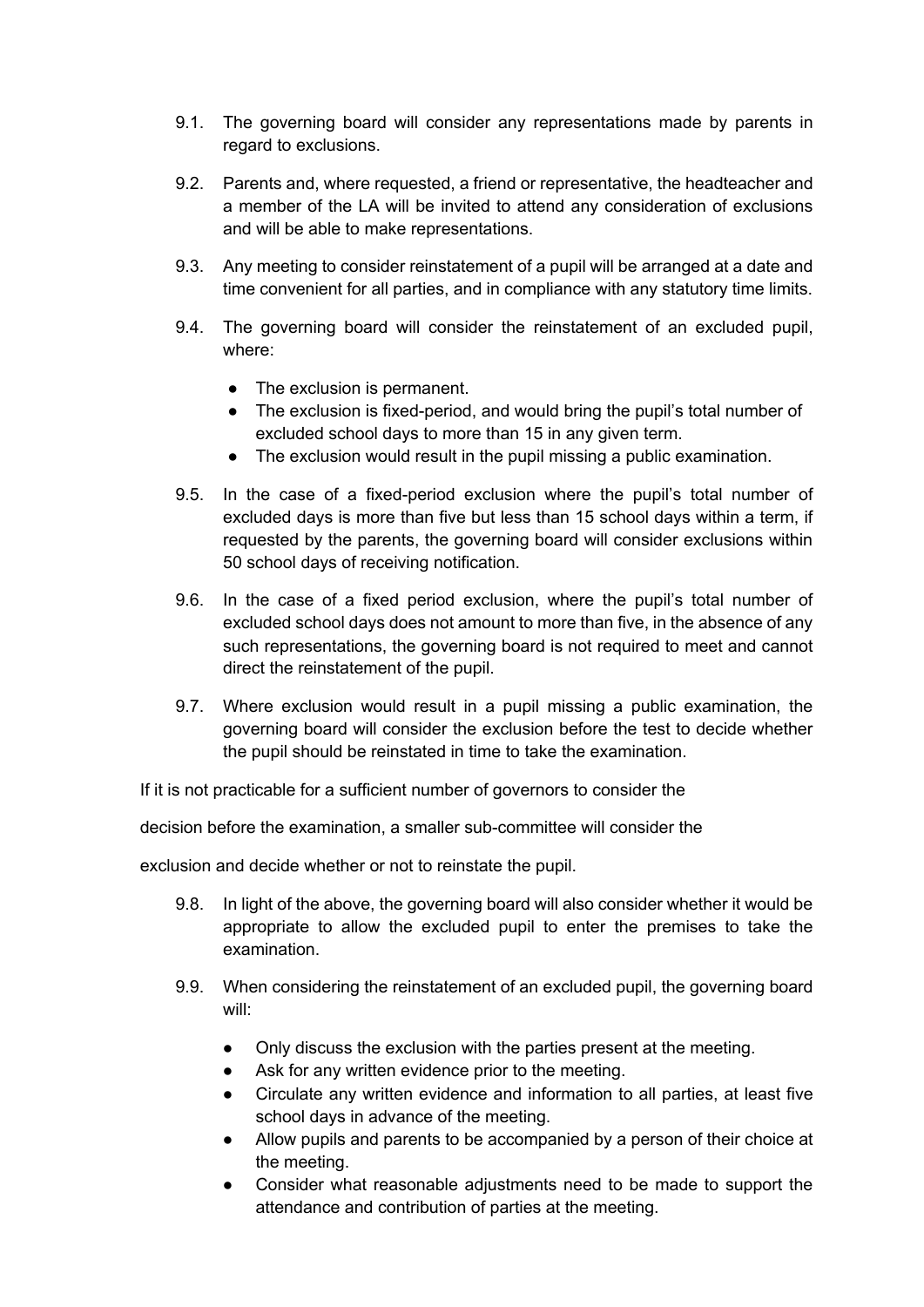- Identify the steps needed to enable and encourage the excluded pupil to attend the meeting and speak on their behalf, or how they may contribute personal views by other means if attendance is not possible.
- Consider the interests and circumstances of the excluded pupil, including the grounds for exclusion.

## **10. Reaching a decision**

- 10.1. After considering exclusions, the governing board will either:
	- Decline to reinstate the pupil.
	- Direct the reinstatement of the pupil immediately, or on a specified date.
- 10.2. If reinstatement would make no practical difference, e.g. if the pupil has already returned to school following a fixed-period exclusion or the parents make clear they do not want their child reinstated, the governing board will still consider whether the pupil should be officially reinstated, and whether the headteacher's decision to exclude the pupil was fair, lawful and proportionate, based on the evidence presented.
- 10.3. The governing board will apply the civil standard of proof when responding to the facts relating to an exclusion, it is more likely than not that the facts are true.
- 10.4. To reach a decision, the governing board will:
	- Identify the steps they intend to take to ensure that all parties involved will have the opportunity to participate and present their views.
	- Ensure that minutes are taken of the meeting as a record of the evidence that was considered.
	- Ask all parties to withdraw from the meeting before concluding their decision.
	- Consider whether the exclusion of the pupil was lawful, proportionate and fair, taking into account the headteacher's legal duties and any evidence that was presented to the governing board in relation to the decision to exclude.
	- Record the outcome of the decision on the pupil's educational records, along with copies, which will be kept for at least six months.
	- Make a note of their findings, where they have considered an exclusion but cannot reinstate the pupil.

#### **11. Notification of considered exclusions**

- 11.1. The governing board will notify the parents of the excluded pupil, the headteacher and the LA of their decision following the consideration of an exclusion, in writing and without delay.
- 11.2. In the case of a permanent exclusion, where the governing board decides not to reinstate the pupil, they will notify the parents:
	- That it is permanent, and their right for it to be reviewed by an independent review panel.
	- Of the date by which an application for review must be made.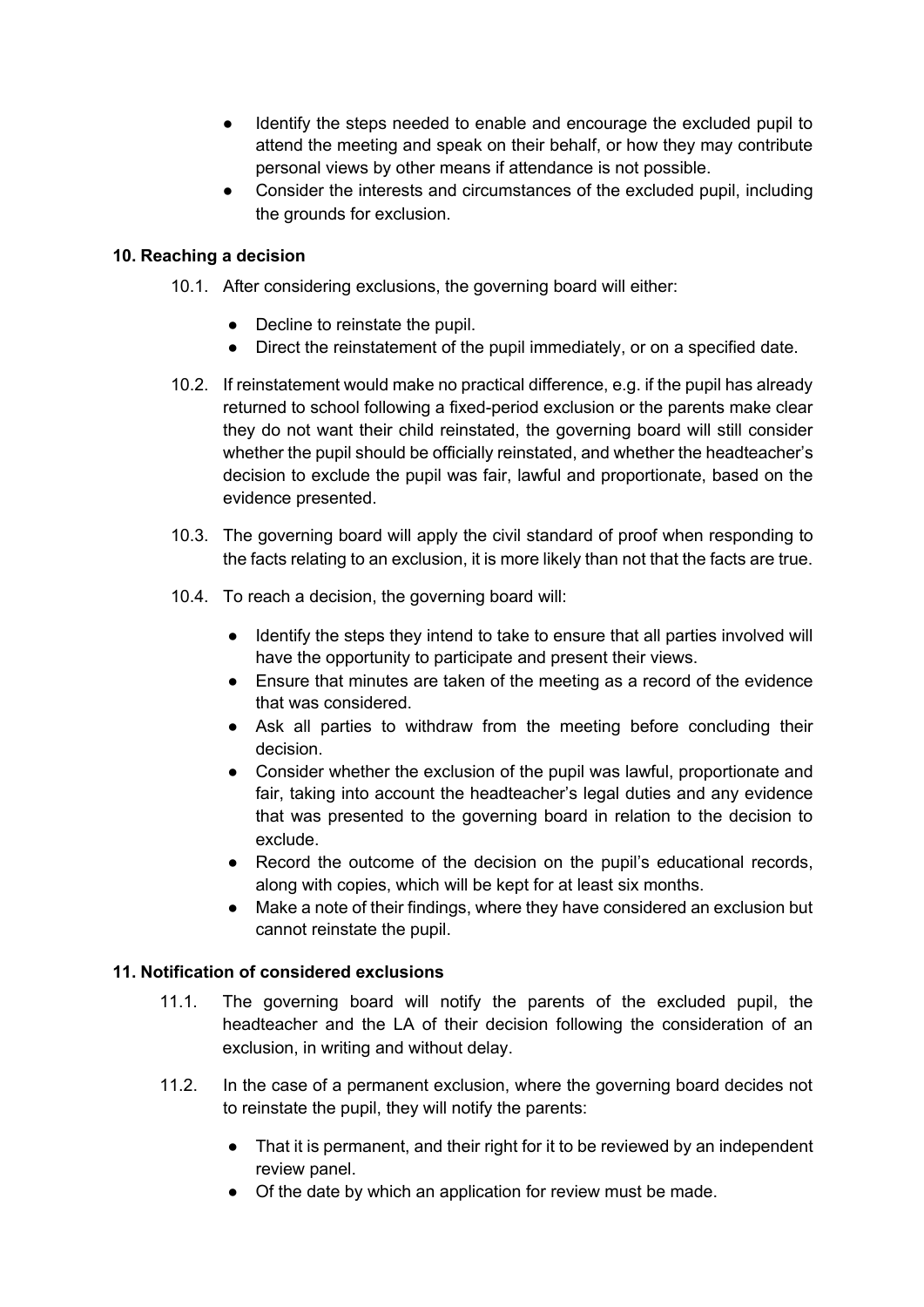- Of the name and address of whom the review application should be submitted to.
- That any application should set out the grounds on which it is being made and that, where appropriate, this should include reference to how a pupil's SEND are considered relevant to the exclusion.
- That, regardless of whether a pupil has been identified as having SEND, the parents have a right to require the governing board to ensure a SEND expert attends the review.
- Of the role of the SEND expert that will attend the review, and that the parents will not be charged for this.
- That they are required to make it clear if they wish for a SEND expert to attend the review.
- That they may appoint someone at their own expense to make representations to the panel.
- 11.3. The governing board will also notify parents that, if they believe an exclusion has been issued as a result of discrimination, then they are required to make a claim under the Equality Act 2010 to the First-tier Tribunal (SEND), and that this should be within six months of when the discrimination allegedly took place.
- 11.4. After any conclusion, the governing board will notify the parents, and all other parties involved, of the decision that was made and the reasoning for this, in sufficient detail.

# **12. Removing permanently excluded pupils from the school register**

- 12.1. The headteacher will remove pupils from the school register if:
	- 15 school days have passed since the parents were notified of the governing board's decision not to reinstate the pupil and no application for an independent panel review has been received.
	- The parents have stated in writing that they will not be applying for an independent panel review following a permanent exclusion.
- 12.2. If an application for an independent panel review has been made within 15 school days, the headteacher will wait until the review has been determined, or abandoned, and until the governing board has completed any reconsideration that the panel recommended or directed it to carry out, before removing the pupil from the school register.
- 12.3. If a pupil's name is to be removed from the register, the headteacher will make a return to the LA, which will include:
	- All the particulars which were entered in the register.
	- The address of any parent with whom the pupil normally resides.
	- The grounds upon which the pupil's name is to be removed from the register.
	- 12.4. Any return to the LA will be made as soon as the grounds for removal are met and no later than the date in which the pupil's name was removed.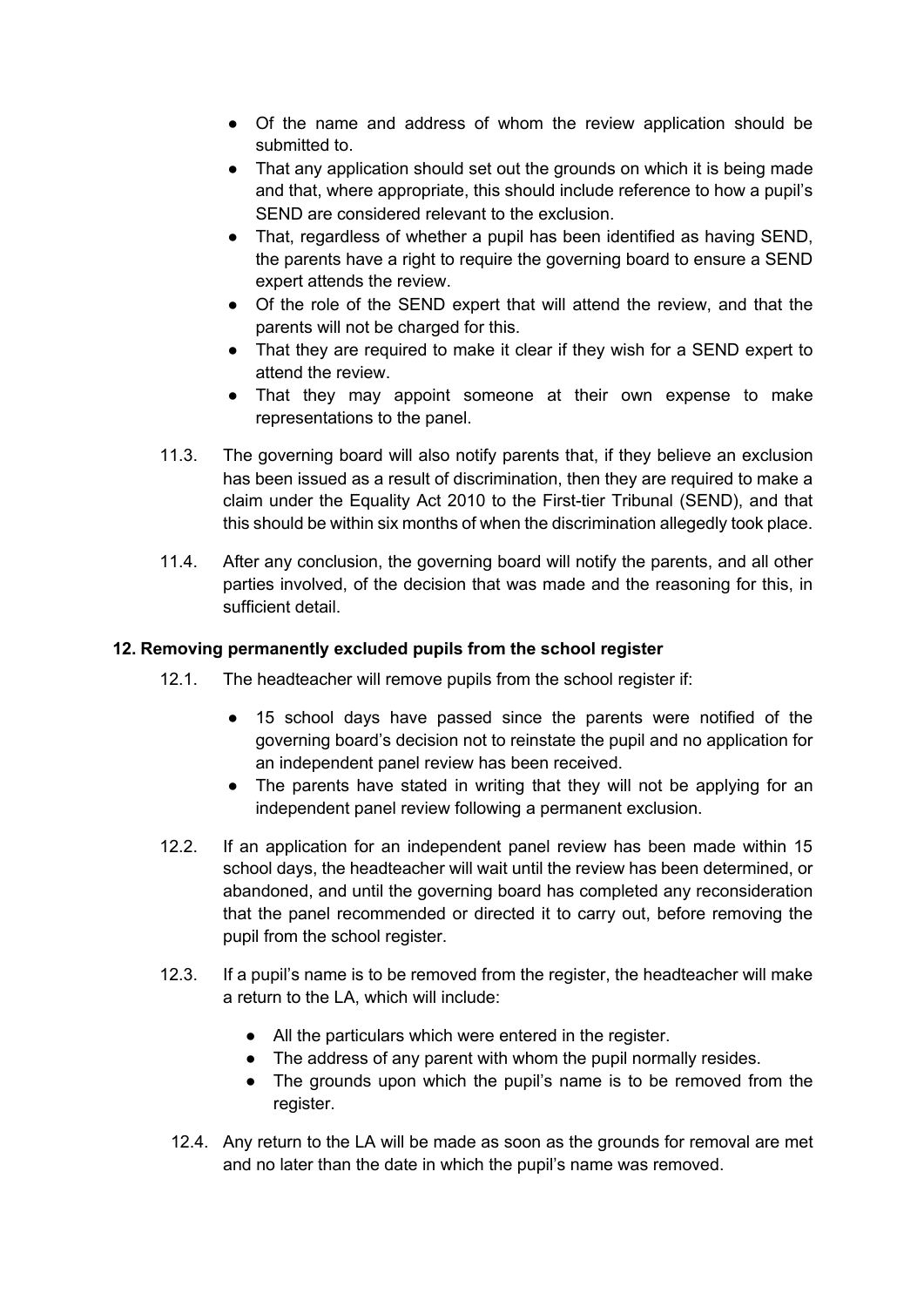- 12.5. If a pupil's name has been removed from the register and a discrimination claim is made, the pupil may be reinstated following a decision made by the First-tier Tribunal (SEND) or County Court.
- 12.6. Whilst a pupil's name remains on the admissions register, the appropriate code will be used to mark the pupil's attendance:
	- Code B: Education off-site
	- Code D: Dual registration
	- Code E: Absent and not attending alternative provision

#### **13. Independent review panel**

- 13.1. The LA will review the governing board's decision not to reinstate a permanently excluded pupil, if the parents submit their application for this within the required time frame.
- 13.2. The LA will constitute an independent review panel of three or five members that represent the following categories:
	- A lay member to chair the panel. This individual will not have worked in any school in a paid capacity.
	- A current or former school governor who has served for at least 12 consecutive months in the last five years.
	- A headteacher or individual who has been a headteacher within the last five years.
- 13.3. Parents are required to submit their applications within:
	- 15 school days of the governing board's notification of their decision.
	- 15 school days of the final determination of a discriminatory claim made under the Equality Act 2010.
- 13.4. Any application made outside of this timeframe will not be reviewed.
- 13.5. Parents are able to request an independent panel review even if they did not make a case to, or attend, the governing board's initial consideration of the exclusion.
- 13.6. The LA will adhere to all statutory guidelines when conducting an independent panel review, as outlined in the DfE's statutory guidance document 'Exclusion from maintained schools, academies and pupil referral units in England' 2017.

# **14. Appointing a SEND expert**

- 14.1. If requested by parents in their application for an independent review panel, the LA will appoint a SEND expert to attend the panel and cover the associated costs of this appointment.
- 14.2. The LA will make arrangements to indemnify the SEND expert against any legal costs and expenses reasonably incurred as a result of any decisions or actions connected to the review and which are taken in good faith.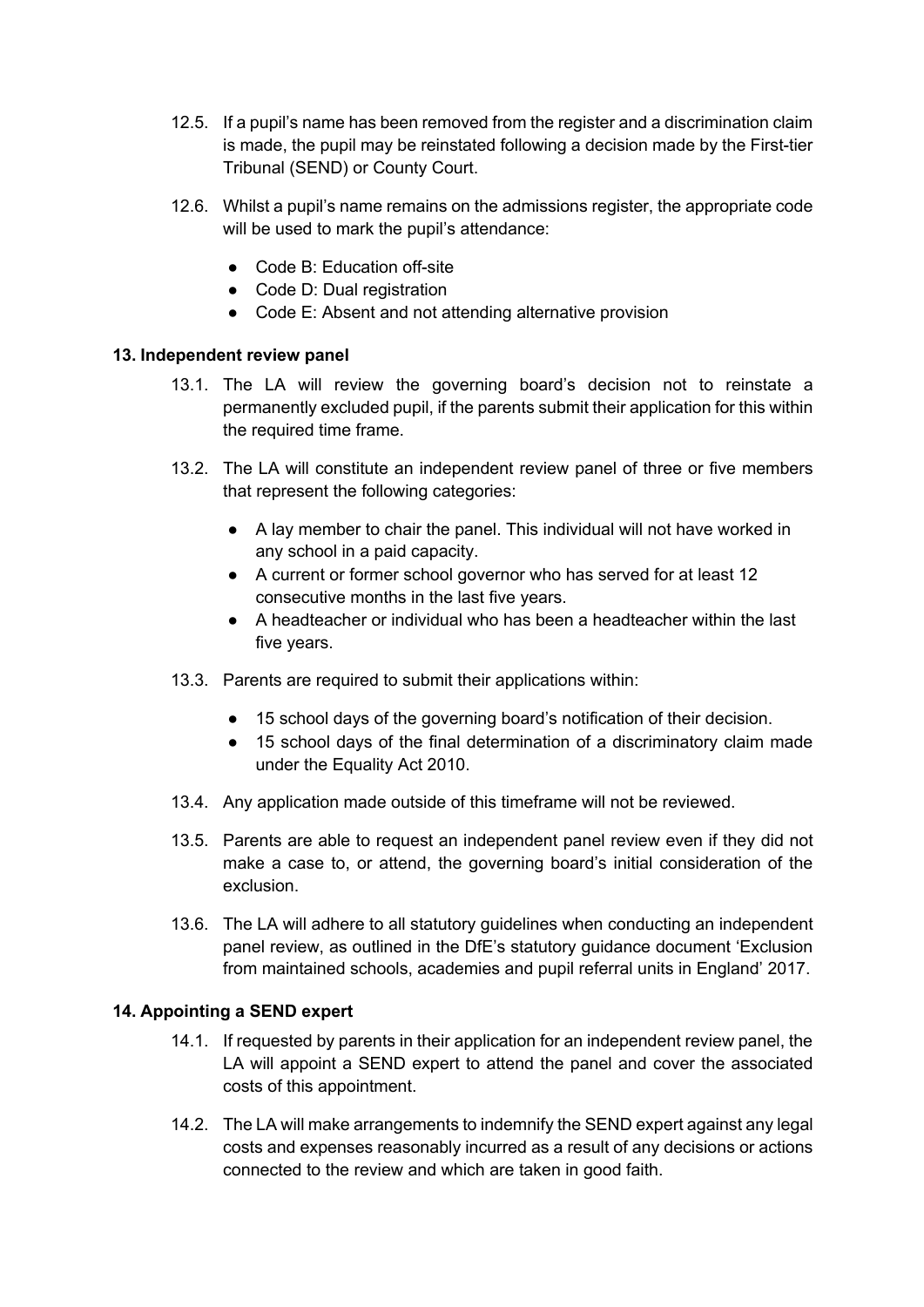- 14.3. Parents have a right to request the attendance of a SEND expert at a review, regardless of whether the school recognises that their child has SEND.
- 14.4. The SEND expert's role is set out in section 15 of this policy.
- 14.5. Individuals will not serve as a SEND expert if they have, or at any time have had, any connection with the LA, school, parents or pupil, or the incident leading to the exclusion, which might reasonably be taken to raise doubts about their ability to act impartially; however, an individual is not taken to have such a connection solely because they are an employee of the LA.
- 14.6. The SEND expert will be a professional with first-hand experience of the assessment and support of SEND, as well as an understanding of the legal requirements on schools in relation to SEND. Examples of suitable individuals might include educational psychologists; specialist SEND teachers; SENCOs; and behaviour support teachers.
- 14.7. Recently retired individuals are not precluded from fulfilling this role; however, the LA will, during interview, assess the knowledge of such individuals in order to ensure that they have a good understanding of current practice and the legal requirements on schools in relation to SEND.
- 14.8. Whilst individuals are not automatically taken to be partial simply because they are an employee of, or contracted by, the LA, they will not have had any previous involvement in the assessment or support of SEND for the excluded pupil, or siblings of the excluded pupil. The LA will request that prospective SEND experts declare any conflict of interest at the earliest opportunity.
- 14.9. The final decision on the appointment of a SEND expert is for the LA to make, but it will take reasonable steps to ensure that parents have confidence in the impartiality and capability of the SEND expert. Where possible, this will include offering parents a choice of SEND expert. In order to meet its duties within the statutory time frame, the LA will consider maintaining a list of individuals capable of performing the role of SEND expert in advance of a request.
- 14.10. The LA will determine the amount of any payment in relation to the appointment of the SEND expert, such as financial loss, travel and subsistence allowances.

# **15. The role of a SEND expert**

- 15.1. The SEND expert's role is analogous to an expert witness, providing (orally and/or written) impartial advice to the panel on how SEND might be relevant to the exclusion. The SEND expert will base their advice on the evidence provided to the panel. The SEND expert's role does not include making an assessment of the pupil's SEND.
- 15.2. The focus of the SEND expert's advice will be on whether the school's policies which relate to SEND, or the application of these policies in relation to the excluded pupil, were legal, reasonable and procedurally fair. If the SEND expert believes that this was not the case, they will, where possible, advise the panel on the possible contribution this could have made to the circumstances of the pupil's exclusion.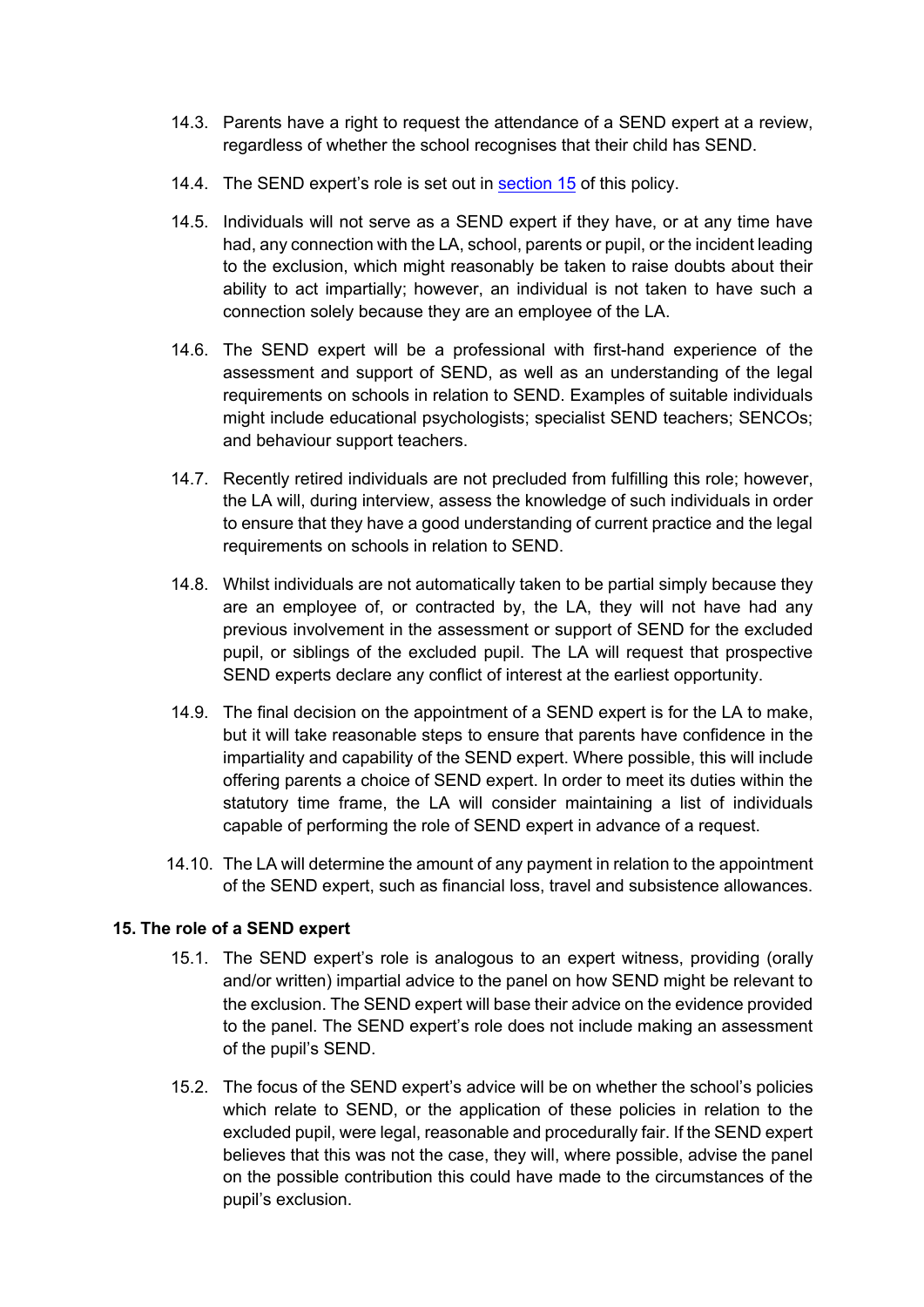- 15.3. Where the school does not recognise that a pupil has SEND, the SEND expert will advise the panel on whether they believe the school acted in a legal, reasonable and procedurally fair way with respect to the identification of any SEND that the pupil may potentially have, and any contribution that this could have made to the circumstances of the pupil's exclusion.
- 15.4. The SEND expert will not criticise a school's policies or actions simply because they believe a different approach should have been followed or because another school might have taken a different approach.

# **16. Appointing a clerk**

- 16.1. The LA will decide whether to appoint a clerk to the independent review panel, or to make alternative arrangements to administer the panel.
- 16.2. The LA will ensure that the clerk did not serve as clerk to the governing board when the decision was made not to reinstate the pupil.

#### **17. The role of a clerk**

- 17.1. The clerk's role is to provide advice to the panel and parties to the review on procedure, law and statutory guidance on exclusions.
- 17.2. The clerk will:
	- Identify, in advance of the meeting, whether the excluded pupil wishes to attend the panel hearing, taking reasonable steps to enable the pupil to feedback their views, irrespective of their attendance.
	- Identify, in advance of the meeting, whether any alleged victims of the incident(s) leading up to the exclusion wish to attend the panel hearing, taking reasonable steps to enable them to feedback their views, irrespective of their attendance.
	- Ensure that the panel is able to hear from any witnesses to the incident(s) leading to the exclusion, taking into account the fact that some of these people may be pupils at the school (Pupils under 18 years-old will not be allowed to appear in person without parental consent).
	- Inform the parents, headteacher, governing board and the LA, that they are entitled to: make oral and written representations to the panel; attend the hearing; and be represented.
	- Ensure that all parties are:
		- Provided with copies of relevant papers at least five school days before the review, notifying the panel if any requested documents have not been provided in case the panel wishes to adjourn until a later date.
		- − Informed about who is attending the meeting, and what their roles are.
	- Attend the review and ensure that minutes are produced in accordance with instructions from the independent review panel.
- 17.3. Where a clerk is not appointed, the LA will undertake the functions outlined in paragraphs 16.1 and 16.2 of this policy.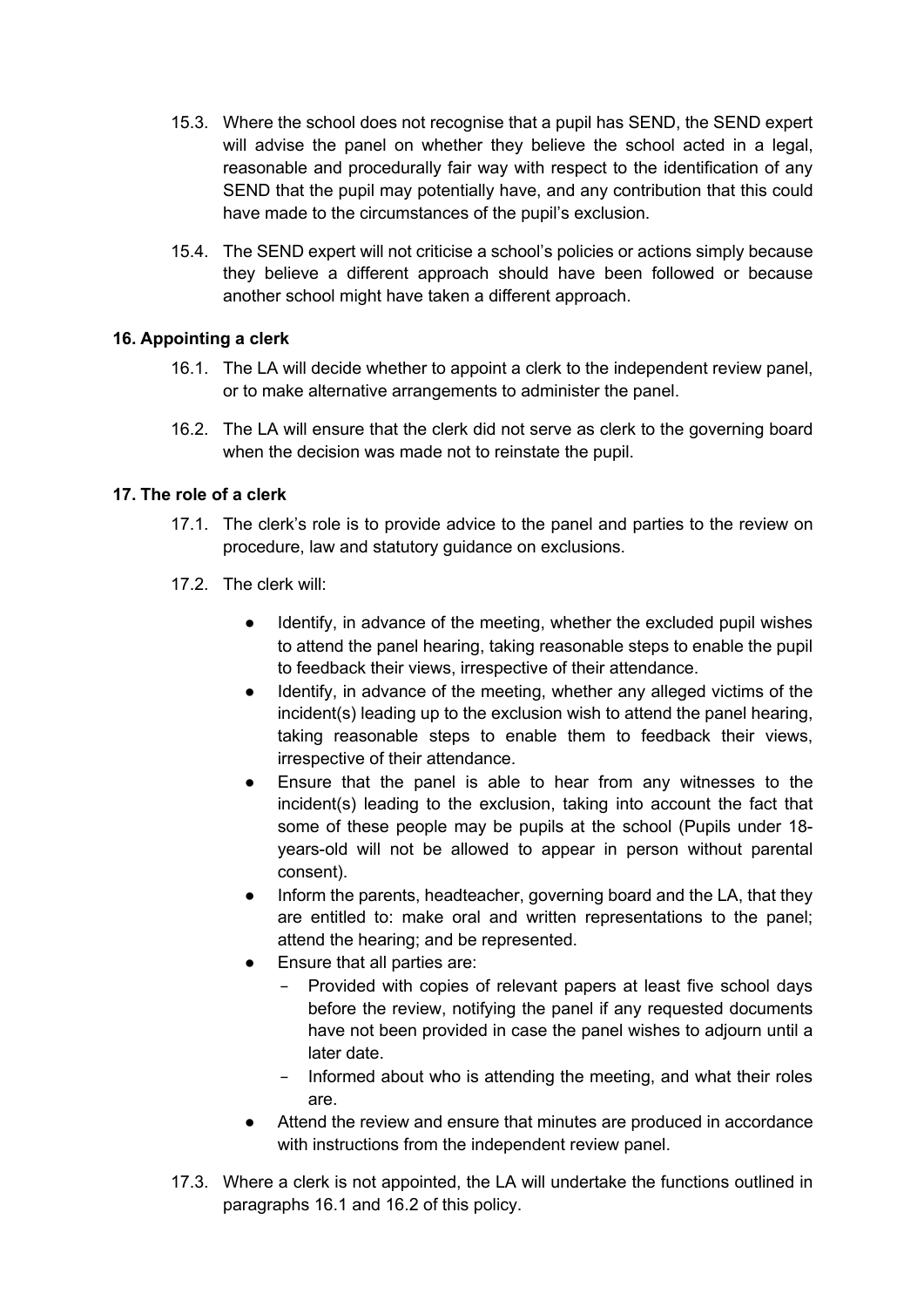#### **18. The duties of independent review panel members in the conduct of a review panel**

- 18.1. The role of the panel is to review the governing board's decision not to reinstate a permanently excluded pupil. In reviewing the decision, the panel will consider the interests and circumstances of the excluded pupil, including the circumstances in which the pupil was excluded, and have regard to the interests of other pupils and people working at the school.
- 18.2. The panel will apply the civil standard of proof, rather than the criminal standard of 'beyond reasonable doubt'.
- 18.3. Following the review, the panel will do one of the following:
	- Uphold the decision.
	- Recommend that the governing board reconsiders reinstatement.
	- Quash the decision and direct that the governing board reconsiders reinstatement.
- 18.4. The panel's decision does not have to be unanimous and can be decided by a majority vote. It is binding on the pupil, parents, the governing board, headteacher and the LA.

#### **19. Reconsidering reinstatement following a review**

- 19.1. Where the independent review panel instructs the governing board to reconsider their decision not to reinstate a pupil, they will do so within 10 school days of being given notice of the review panel's decision.
- 19.2. The school is aware that if the governing board does not offer to reinstate the pupil, then the school will be required to make a payment of £4,000 directly to the LA in which the school is located.
- 19.3. If, following reconsideration, the governing board offers to reinstate the pupil but the parents decline, no adjustment will be made to the school's budget.
- 19.4. Following reconsideration, the governing board will notify the parents, the headteacher and the LA of their reconsidered decision and the reasons for this.

#### **20. Criminal investigations**

- 20.1. The headteacher will not postpone taking a decision to exclude a pupil due to a police investigation being underway, or any criminal proceedings that are in place.
- 20.2. The headteacher will give particular consideration when deciding to exclude a pupil where evidence is limited by a police investigation, to ensure that any decision made is fair and reasonable.
- 20.3. If the governing board is required to consider the headteacher's decision in these circumstances, they will not postpone the meeting and will make a decision based on the evidence available.

#### **21. Training requirements**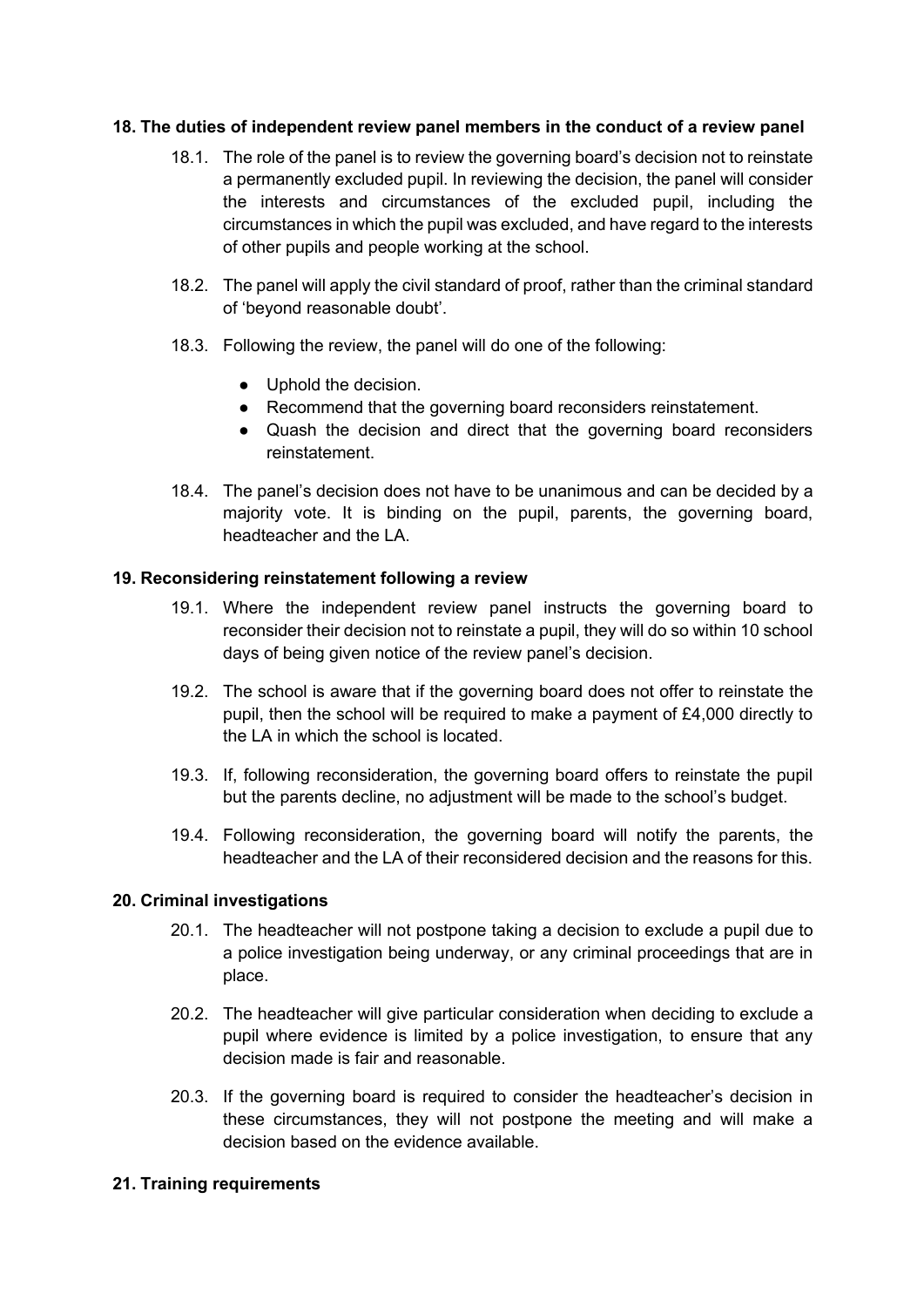- 21.1. The LA will ensure that all independent review panel members and clerks have received training within the two years prior to the date of the review.
- 21.2. Training will cover:
	- The requirements of the legislation, regulations and statutory guidance governing exclusions.
	- The need for the panel to observe procedural fairness and the rules of natural justice.
	- The role of the chair of a review panel.
	- The role of the clerk to a review panel.
	- The duties of headteachers, governing boards and the panel under the Equality Act 2010.
	- The effect of section 6 of the Human Rights Act 1998 and the need to act in a manner compatible with human rights protected by that Act.
- 21.3. Clerks will also have an up-to-date understanding on developments in case law which are relevant to exclusion.

# **22. Monitoring and review**

- 22.1. This policy will be reviewed on an annual basis by the headteacher in conjunction with the governing board.
- 22.2. All members of staff are required to familiarise themselves with this policy as part of their induction programme.